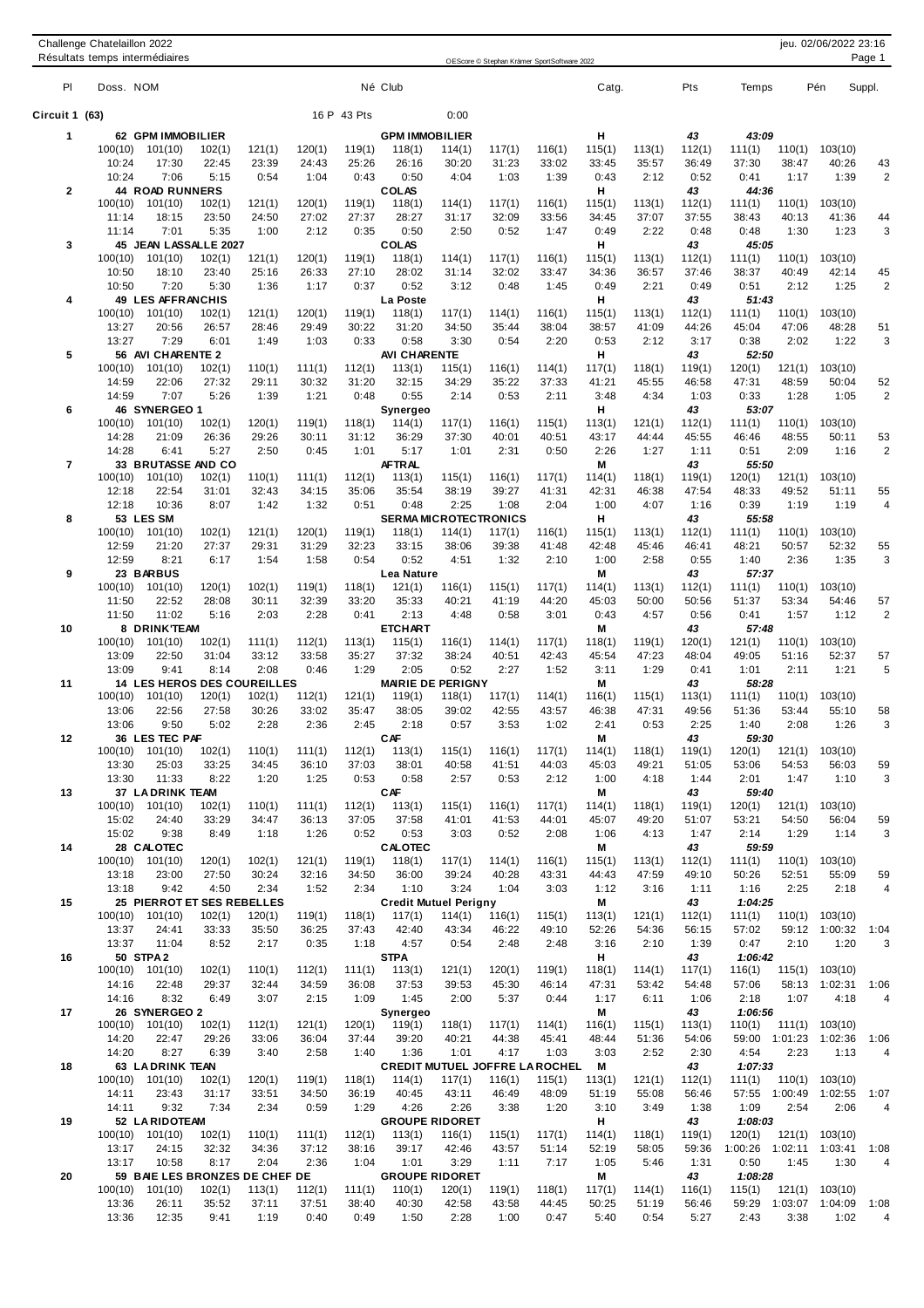| Challenge Chatelaillon 2022       |             | jeu. 02/06/2022 23:16                       |         |       |        |       |     |        |  |  |
|-----------------------------------|-------------|---------------------------------------------|---------|-------|--------|-------|-----|--------|--|--|
| Résultats temps intermédiaires    |             | OEScore © Stephan Krämer SportSoftware 2022 |         |       |        |       |     |        |  |  |
| Doss, NOM<br>PI                   | Né Club     |                                             |         | Catg. | Pts    | Temps | Pén | Suppl. |  |  |
| Circuit 1 (63)                    | 16 P 43 Pts | 0:00                                        | (suite) |       |        |       |     |        |  |  |
| 62 GPM IMMOBILIER                 |             | <b>GPM IMMOBILIER</b>                       |         | н     | 43     | 43:09 |     |        |  |  |
| $\sim$ $\sim$<br>$\cdot$ -------- | .           |                                             |         | $-$   | $\sim$ | .     |     |        |  |  |

| uit 1 (63): |                  |                                              |                 |                 |                 | 16 P 43 Pts     |                                       | 0:00            |                 | (suite)           |                   |                   |                   |                              |                                |                        |
|-------------|------------------|----------------------------------------------|-----------------|-----------------|-----------------|-----------------|---------------------------------------|-----------------|-----------------|-------------------|-------------------|-------------------|-------------------|------------------------------|--------------------------------|------------------------|
| 1           |                  | 62 GPM IMMOBILIER                            |                 |                 |                 |                 | <b>GPM IMMOBILIER</b>                 |                 |                 |                   | н                 |                   | 43                | 43:09                        |                                |                        |
|             |                  |                                              |                 |                 |                 |                 |                                       |                 |                 |                   |                   |                   |                   |                              |                                |                        |
| 21          |                  | 1 BOBIOSES                                   |                 |                 |                 |                 | Lea Nature                            |                 |                 |                   | М                 |                   | 43                | 1:09:07                      |                                |                        |
|             | 100(10)<br>12:57 | 101(10)<br>22:04                             | 102(1)<br>28:23 | 119(1)<br>32:16 | 120(1)<br>36:59 | 118(1)<br>39:09 | 114(1)<br>44:07                       | 117(1)<br>45:34 | 116(1)<br>48:34 | 115(1)<br>49:54   | 113(1)<br>53:28   | 112(1)<br>55:10   | 111(1)<br>56:23   | 110(1)<br>59:29<br>1:03:24   | 121(1)<br>103(10)<br>1:05:02   | 1:09                   |
|             | 12:57            | 9:07                                         | 6:19            | 3:53            | 4:43            | 2:10            | 4:58                                  | 1:27            | 3:00            | 1:20              | 3:34              | 1:42              | 1:13              | 3:06                         | 3:55<br>1:38                   | $\overline{4}$         |
| 22          |                  | 4 LES DEGLIN DOS                             |                 |                 |                 |                 | <b>CPAM</b>                           |                 |                 |                   | F.                |                   | 43                | 1:10:01                      |                                |                        |
|             | 100(10)          | 101(10)                                      | 102(1)          | 110(1)          | 111(1)          | 112(1)          | 113(1)                                | 115(1)          | 116(1)          | 114(1)            | 117(1)            | 118(1)            | 119(1)            | 120(1)                       | 121(1)<br>103(10)              |                        |
|             | 13:58            | 26:48                                        | 36:38           | 38:24           | 41:16           | 42:25           | 43:28                                 | 46:51           | 48:05           | 51:44             | 53:49             | 59:02             | 1:00:39           | 1:03:33<br>1:01:40           | 1:04:59                        | 1:10                   |
|             | 13:58            | 12:50                                        | 9:50            | 1:46            | 2:52            | 1:09            | 1:03                                  | 3:23            | 1:14            | 3:39              | 2:05              | 5:13              | 1:37              | 1:01                         | 1:53<br>1:26                   | 5                      |
| 23          | 100(10)          | 11 L&E<br>101(10)                            | 102(1)          | 112(1)          | 113(1)          | 115(1)          | <b>Credit mutuel AYTRES</b><br>116(1) | 117(1)          | 114(1)          | 119(1)            | Μ<br>118(1)       | 120(1)            | 43<br>121(1)      | 1:12:44<br>111(1)            | 110(1)<br>103(10)              |                        |
|             | 14:30            | 23:07                                        | 29:35           | 36:32           | 37:43           | 40:40           | 41:40                                 | 44:34           | 46:30           | 53:48             | 56:01             | 1:00:48           | 1:02:26           | 1:04:46<br>1:07:10           | 1:08:48                        | 1:12                   |
|             | 14:30            | 8:37                                         | 6:28            | 6:57            | 1:11            | 2:57            | 1:00                                  | 2:54            | 1:56            | 7:18              | 2:13              | 4:47              | 1:38              | 2:20                         | 2:24<br>1:38                   | 3                      |
| 24          |                  | 34 DAMES CHARLY ET SES DROLES DE             |                 |                 |                 |                 | <b>SERMA MICROTECTRONICS</b>          |                 |                 |                   | Μ                 |                   | 43                | 1:14:47                      |                                |                        |
|             | 100(10)          | 101(10)                                      | 102(1)          | 113(1)          | 112(1)          | 111(1)          | 121(1)                                | 120(1)          | 119(1)          | 118(1)            | 117(1)            | 114(1)            | 116(1)            | 115(1)                       | 110(1)<br>103(10)              |                        |
|             | 16:41            | 29:54                                        | 38:14           | 40:20           | 41:36           | 43:01           | 45:20                                 | 46:49           | 47:52           | 49:39             | 57:11             | 58:34             | 1:01:59           | 1:02:59<br>1:07:52           | 1:09:23                        | 1:14                   |
| 25          | 16:41            | 13:13<br>31 AVI CHARENTE 1                   | 8:20            | 2:06            | 1:16            | 1:25            | 2:19<br>AVI CHARENTE                  | 1:29            | 1:03            | 1:47              | 7:32<br>F.        | 1:23              | 3:25<br>43        | 1:00<br>1:15:35              | 4:53<br>1:31                   | 5                      |
|             | 100(10)          | 101(10)                                      | 120(1)          | 102(1)          | 110(1)          | 111(1)          | 112(1)                                | 113(1)          | 115(1)          | 116(1)            | 117(1)            | 114(1)            | 118(1)            | 119(1)                       | 121(1)<br>103(10)              |                        |
|             | 14:38            | 28:08                                        | 35:49           | 38:44           | 41:03           | 43:46           | 44:52                                 | 46:32           | 49:13           | 50:19             | 53:26             | 57:41             | 1:04:09           | 1:05:36<br>1:09:30           | 1:11:02                        | 1:15                   |
|             | 14:38            | 13:30                                        | 7:41            | 2:55            | 2:19            | 2:43            | 1:06                                  | 1:40            | 2:41            | 1:06              | 3:07              | 4:15              | 6:28              | 1:27                         | 3:54<br>1:32                   | $\overline{4}$         |
| 26          |                  | 13 MOULINETTE LES GUERRIERS DE LA N          |                 |                 |                 |                 | <b>MARIE DE PERIGNY</b>               |                 |                 |                   | M                 |                   | 43                | 1:17:27                      |                                |                        |
|             | 100(10)          | 101(10)                                      | 120(1)<br>33:17 | 102(1)<br>35:17 | 113(1)          | 111(1)          | 112(1)                                | 115(1)<br>49:31 | 116(1)          | 117(1)            | 114(1)            | 118(1)<br>1:02:10 | 119(1)            | 121(1)                       | 110(1)<br>103(10)              |                        |
|             | 15:57<br>15:57   | 26:18<br>10:21                               | 6:59            | 2:00            | 37:38<br>2:21   | 44:00<br>6:22   | 45:51<br>1:51                         | 3:40            | 50:51<br>1:20   | 54:06<br>3:15     | 55:48<br>1:42     | 6:22              | 1:04:07<br>1:57   | 1:09:35<br>1:12:13<br>5:28   | 1:13:25<br>2:38<br>1:12        | 1:17<br>$\overline{4}$ |
| 27          |                  | <b>3 LES BRUNETTES</b>                       |                 |                 |                 |                 | <b>Brunet SYCOT</b>                   |                 |                 |                   | F.                |                   | 43                | 1:17:43                      |                                |                        |
|             | 100(10)          | 101(10)                                      | 102(1)          | 113(1)          | 121(1)          | 120(1)          | 119(1)                                | 118(1)          | 114(1)          | 117(1)            | 116(1)            | 115(1)            | 111(1)            | 112(1)                       | 110(1)<br>103(10)              |                        |
|             | 14:04            | 25:49                                        | 35:21           | 37:32           | 41:18           | 44:48           | 47:20                                 | 48:41           | 55:40           | 57:09             | 1:00:08           | 1:01:25           | 1:06:49           | 1:07:56<br>1:10:46           | 1:12:47                        | 1:17                   |
|             | 14:04            | 11:45                                        | 9:32            | 2:11            | 3:46            | 3:30            | 2:32                                  | 1:21            | 6:59            | 1:29              | 2:59              | 1:17              | 5:24              | 1:07                         | 2:50<br>2:01                   | $\overline{4}$         |
| 28          |                  | 60 TEAM ROCKET                               |                 |                 |                 |                 | <b>KFC</b>                            |                 |                 |                   | M                 |                   | 43                | 1:27:23                      |                                |                        |
|             | 100(10)<br>17:05 | 101(10)<br>26:31                             | 102(1)<br>34:21 | 112(1)<br>35:17 | 111(1)<br>36:28 | 110(1)<br>39:05 | 120(1)<br>46:33                       | 119(1)<br>47:22 | 118(1)<br>49:07 | 114(1)<br>1:08:04 | 117(1)<br>1:09:45 | 116(1)<br>1:13:18 | 115(1)<br>1:14:53 | 113(1)<br>1:21:32<br>1:19:08 | 121(1)<br>103(10)<br>1:23:19   | 1:27                   |
|             | 17:05            | 9:26                                         | 7:50            | 0:56            | 1:11            | 2:37            | 7:28                                  | 0:49            | 1:45            | 18:57             | 1:41              | 3:33              | 1:35              | 4:15                         | 2:24<br>1:47                   | $\overline{4}$         |
| 29          |                  | 5 WALL-E                                     |                 |                 |                 |                 | CAF                                   |                 |                 |                   | F.                |                   | 43                | 1:27:24                      |                                |                        |
|             | 100(10)          | 101(10)                                      | 102(1)          | 110(1)          | 112(1)          | 113(1)          | 121(1)                                | 114(1)          | 117(1)          | 116(1)            | 115(1)            | 111(1)            | 120(1)            | 118(1)                       | 119(1)<br>103(10)              |                        |
|             | 15:01            | 26:14                                        | 35:49           | 37:34           | 51:16           | 52:13           | 53:44                                 | 59:34           | 1:01:19         | 1:03:43           | 1:05:43           | 1:10:04           | 1:13:15           | 1:15:39<br>1:20:14           | 1:22:46                        | 1:27                   |
|             | 15:01            | 11:13                                        | 9:35            | 1:45            | 13:42           | 0:57            | 1:31                                  | 5:50            | 1:45            | 2:24              | 2:00              | 4:21              | 3:11              | 2:24                         | 4:35<br>2:32                   | 4                      |
| 30          | 100(10)          | <b>61 CHICKEN RUN</b><br>101(10)             | 102(1)          | 112(1)          | 111(1)          | 110(1)          | <b>KFC</b><br>120(1)                  | 119(1)          | 118(1)          | 114(1)            | M<br>117(1)       | 116(1)            | 43<br>115(1)      | 1:27:38<br>113(1)            | 121(1)<br>103(10)              |                        |
|             | 16:28            | 26:33                                        | 34:02           | 35:13           | 36:25           | 39:03           | 45:32                                 | 46:21           | 48:04           | 1:07:56           | 1:09:42           | 1:13:14           | 1:14:49           | 1:19:01<br>1:21:30           | 1:23:18                        | 1:27                   |
|             | 16:28            | 10:05                                        | 7:29            | 1:11            | 1:12            | 2:38            | 6:29                                  | 0:49            | 1:43            | 19:52             | 1:46              | 3:32              | 1:35              | 4:12                         | 2:29<br>1:48                   | 4                      |
| 31          |                  | <b>35 LES DINGOS</b>                         |                 |                 |                 |                 | <b>GENDARMERIE</b>                    |                 |                 |                   | M                 |                   | 42                | 41:55                        |                                |                        |
|             | 100(10)          | 101(10)                                      | 102(1)          | 111(1)          | 112(1)          | 113(1)          | 115(1)                                | 116(1)          | 117(1)          | 114(1)            | 118(1)            | 119(1)            | 120(1)            | 121(1)<br>103(10)            | Arr                            |                        |
|             | 11:02            | 18:23                                        | 24:04           | 25:09           | 25:49           | 26:26           | 28:21                                 | 29:06           | 30:39           | 31:23             | 34:15             | 35:12             | 36:59             | 37:50                        | 39:06<br>41:55                 |                        |
| 32          | 11:02            | 7:21<br>16 ANGOUL'ONE                        | 5:41            | 1:05            | 0:40            | 0:37            | 1:55<br>mairie angoulin               | 0:45            | 1:33            | 0:44              | 2:52<br>M         | 0:57              | 1:47<br>42        | 0:51<br>57:59                | 1:16<br>2:49                   |                        |
|             | 100(10)          | 101(10)                                      | 102(1)          | 111(1)          | 112(1)          | 113(1)          | 115(1)                                | 116(1)          | 117(1)          | 114(1)            | 118(1)            | 119(1)            | 120(1)            | 121(1)<br>103(10)            | Arr                            |                        |
|             | 12:14            | 20:40                                        | 27:32           | 29:30           | 30:20           | 31:22           | 34:34                                 | 35:37           | 38:28           | 39:38             | 47:03             | 49:01             | 50:19             | 51:38                        | 57:59<br>53:11                 |                        |
|             | 12:14            | 8:26                                         | 6:52            | 1:58            | 0:50            | 1:02            | 3:12                                  | 1:03            | 2:51            | 1:10              | 7:25              | 1:58              | 1:18              | 1:19                         | 1:33<br>4:48                   |                        |
| 33          |                  | 9 # CA REMONTE PAS                           |                 |                 |                 |                 | <b>BUT</b>                            |                 |                 |                   | Μ                 |                   | 42                | 58:07                        |                                |                        |
|             | 100(10)          | 101(10)                                      | 102(1)          | 120(1)          | 119(1)          | 118(1)          | 114(1)                                | 117(1)          | 116(1)          | 115(1)            | 113(1)            | 112(1)            | 111(1)            | 103(10)<br>110(1)            | Arr                            |                        |
|             | 15:04<br>15:04   | 24:47<br>9:43                                | 32:30<br>7:43   | 36:48<br>4:18   | 37:31<br>0:43   | 38:24<br>0:53   | 42:13<br>3:49                         | 43:22<br>1:09   | 45:07<br>1:45   | 46:09<br>1:02     | 48:38<br>2:29     | 49:49<br>1:11     | 50:47<br>0:58     | 52:09<br>1:22                | 53:34<br>58:07<br>4:33<br>1:25 |                        |
| 34          |                  | 27 SYNERGEO 3                                |                 |                 |                 |                 | Synergeo                              |                 |                 |                   | Μ                 |                   | 42                | 58:17                        |                                |                        |
|             | 100(10)          | 101(10)                                      | 102(1)          | 111(1)          | 112(1)          | 113(1)          | 115(1)                                | 116(1)          | 117(1)          | 114(1)            | 118(1)            | 119(1)            | 120(1)            | 121(1) 103(10)               | Arr                            |                        |
|             | 12:59            | 23:56                                        | 32:47           | 35:23           | 36:13           | 37:35           | 40:28                                 | 41:28           | 44:44           | 45:51             | 50:04             | 51:32             | 52:21             | 53:32                        | 58:17<br>54:52                 |                        |
|             | 12:59            | 10:57                                        | 8:51            | 2:36            | 0:50            | 1:22            | 2:53                                  | 1:00            | 3:16            | 1:07              | 4:13              | 1:28              | 0:49              | 1:11                         | 1:20<br>3:25                   |                        |
| 35          |                  | <b>43 LES JOKERS</b>                         |                 |                 |                 |                 | <b>COLAS</b>                          |                 |                 |                   | н                 |                   | 42                | 59:18                        |                                |                        |
|             | 100(10)<br>12:26 | 101(10)<br>21:01                             | 102(1)<br>27:28 | 120(1)<br>29:28 | 119(1)<br>30:13 | 118(1)<br>31:08 | 121(1)<br>33:34                       | 113(1)<br>35:10 | 112(1)<br>36:11 | 111(1)<br>37:41   | 115(1)<br>45:29   | 116(1)<br>46:18   | 114(1)<br>49:08   | 117(1) 103(10)<br>50:02      | Arr<br>59:18<br>55:23          |                        |
|             | 12:26            | 8:35                                         | 6:27            | 2:00            | 0:45            | 0:55            | 2:26                                  | 1:36            | 1:01            | 1:30              | 7:48              | 0:49              | 2:50              | 0:54                         | 5:21<br>3:55                   |                        |
| 36          |                  | 18 LES CARABEGS DE L'OUEST                   |                 |                 |                 |                 | Groupe telecoms de l'ouest            |                 |                 |                   | Μ                 |                   | 42                | 1:00:39                      |                                |                        |
|             | 100(10)          | 101(10)                                      | 120(1)          | 102(1)          | 119(1)          | 118(1)          | 114(1)                                | 117(1)          | 116(1)          | 115(1)            | 113(1)            | 121(1)            | 111(1)            | 112(1) 103(10)               | Arr                            |                        |
|             | 12:24            | 24:07                                        | 30:52           | 33:26           | 36:41           | 37:41           | 42:19                                 | 43:28           | 45:31           | 46:38             | 49:44             | 51:42             | 54:35             | 55:35                        | 1:00:39<br>56:34               |                        |
|             | 12:24            | 11:43                                        | 6:45            | 2:34            | 3:15            | 1:00            | 4:38                                  | 1:09            | 2:03            | 1:07              | 3:06              | 1:58              | 2:53              | 1:00                         | 0:59<br>4:05                   |                        |
| 37          | 100(10)          | 24 SIMBA<br>101(10)                          | 102(1)          | 120(1)          | 119(1)          | 118(1)          | Lea Nature<br>114(1)                  | 117(1)          | 116(1)          | 115(1)            | M<br>113(1)       | 112(1)            | 42<br>111(1)      | 1:01:22<br>110(1)<br>103(10) | Arr                            |                        |
|             | 14:17            | 25:04                                        | 33:11           | 36:44           | 37:28           | 38:28           | 42:23                                 | 43:32           | 45:26           | 48:20             | 51:16             | 52:57             | 53:53             | 56:21                        | 1:01:22<br>57:59               |                        |
|             | 14:17            | 10:47                                        | 8:07            | 3:33            | 0:44            | 1:00            | 3:55                                  | 1:09            | 1:54            | 2:54              | 2:56              | 1:41              | 0:56              | 2:28                         | 1:38<br>3:23                   |                        |
| 38          |                  | 38 LES INTER ACTIFS                          |                 |                 |                 |                 | intermarche                           |                 |                 |                   | М                 |                   | 42                | 1:02:28                      |                                |                        |
|             | 100(10)          | 101(10)                                      | 102(1)          | 113(1)          | 112(1)          | 111(1)          | 117(1)                                | 114(1)          | 116(1)          | 115(1)            | 118(1)            | 119(1)            | 120(1)            | 121(1)<br>103(10)            | Arr                            |                        |
|             | 13:46            | 24:11                                        | 32:48           | 34:02           | 34:53           | 36:16           | 43:47                                 | 44:57           | 47:47           | 48:41             | 54:21             | 55:56             | 56:30             | 57:48                        | 1:02:28<br>59:00               |                        |
|             | 13:46            | 10:25                                        | 8:37            | 1:14            | 0:51            | 1:23            | 7:31                                  | 1:10            | 2:50            | 0:54              | 5:40              | 1:35              | 0:34              | 1:18                         | 1:12<br>3:28                   |                        |
| 39          | 100(10)          | 15 ROMPSAY LES CONQUERANTS DE RON<br>101(10) | 102(1)          | 120(1)          | 119(1)          | 118(1)          | <b>MARIE DE PERIGNY</b><br>117(1)     | 114(1)          | 116(1)          | 115(1)            | Μ<br>113(1)       | 112(1)            | 42<br>111(1)      | 1:02:49<br>103(10)<br>110(1) | Arr                            |                        |
|             | 13:56            | 25:11                                        | 32:58           | 36:02           | 36:45           | 37:58           | 43:01                                 | 44:21           | 48:06           | 49:26             | 53:11             | 54:50             | 56:05             | 57:36<br>1:01:14             | 1:02:49                        |                        |
|             | 13:56            | 11:15                                        | 7:47            | 3:04            | 0:43            | 1:13            | 5:03                                  | 1:20            | 3:45            | 1:20              | 3:45              | 1:39              | 1:15              | 1:31                         | 3:38<br>1:35                   |                        |
| 40          |                  | <b>47 LES BRUNETONS</b>                      |                 |                 |                 |                 | <b>Brunet SYCOT</b>                   |                 |                 |                   | н                 |                   | 42                | 1:03:26                      |                                |                        |
|             | 100(10)          | 101(10)                                      | 102(1)          | 120(1)          | 119(1)          | 118(1)          | 117(1)                                | 116(1)          | 115(1)          | 113(1)            | 114(1)            | 121(1)            | 112(1)            | $111(1)$ $103(10)$           | Arr                            |                        |
|             | 12:48            | 19:52                                        | 25:48           | 27:43           | 28:18           | 29:11           | 31:54                                 | 33:38           | 34:27           | 37:05             | 50:37             | 57:02             | 58:36             | 59:26 1:00:29                | 1:03:26                        |                        |
|             | 12:48            | 7:04                                         | 5:56            | 1:55            | 0:35            | 0:53            | 2:43                                  | 1:44            | 0:49            | 2:38              | 13:32             | 6:25              | 1:34              | 0:50                         | 1:03<br>2:57                   |                        |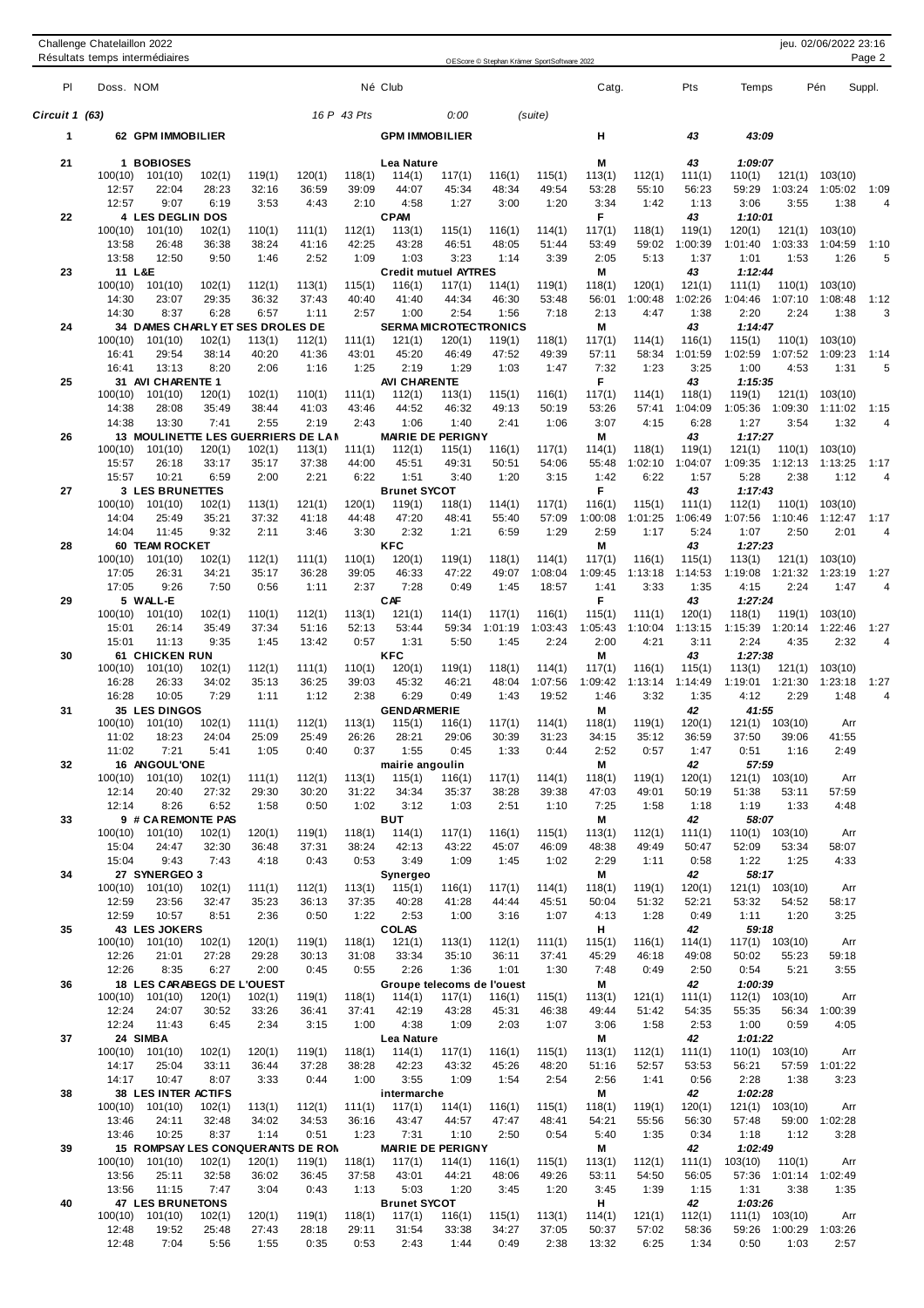|                |                  | Résultats temps intermédiaires               |                 |                 |                 |                 |                                      |                 | OEScore © Stephan Krämer SportSoftware 2022 |                 |                    |                      |                 |                                                 |                 | Page 3 |
|----------------|------------------|----------------------------------------------|-----------------|-----------------|-----------------|-----------------|--------------------------------------|-----------------|---------------------------------------------|-----------------|--------------------|----------------------|-----------------|-------------------------------------------------|-----------------|--------|
| PI             | Doss. NOM        |                                              |                 |                 |                 |                 | Né Club                              |                 |                                             |                 | Catg.              |                      | Pts             | Temps                                           | Pén             | Suppl. |
| Circuit 1 (63) |                  |                                              |                 |                 |                 | 16 P 43 Pts     |                                      | 0:00            |                                             | (suite)         |                    |                      |                 |                                                 |                 |        |
| 1              |                  | 62 GPM IMMOBILIER                            |                 |                 |                 |                 | <b>GPM IMMOBILIER</b>                |                 |                                             |                 | н                  |                      | 43              | 43:09                                           |                 |        |
| 41             |                  | 51 RIDO RAD                                  |                 |                 |                 |                 | <b>GROUPE RIDORET</b>                |                 |                                             |                 | н                  |                      | 42              | 1:03:45                                         |                 |        |
|                | 100(10)          | 101(10)                                      | 120(1)          | 102(1)          | 119(1)          | 118(1)          | 117(1)                               | 116(1)          | 115(1)                                      | 113(1)          | 114(1)             | 121(1)               | 112(1)          | 111(1) 103(10)                                  | Arr             |        |
|                | 12:03<br>12:03   | 19:00<br>6:57                                | 23:33<br>4:33   | 25:50<br>2:17   | 28:16<br>2:26   | 29:10<br>0:54   | 31:50<br>2:40                        | 33:36<br>1:46   | 34:26<br>0:50                               | 37:03<br>2:37   | 50:35<br>13:32     | 57:00<br>6:25        | 58:34<br>1:34   | 59:23<br>1:00:32<br>0:49<br>1:09                | 1:03:45<br>3:13 |        |
| 42             |                  | <b>12 JUJU ET LES GUERRIERES</b>             |                 |                 |                 |                 | <b>Credit mutuel AYTRES</b>          |                 |                                             |                 | М                  |                      | 42              | 1:03:52                                         |                 |        |
|                | 100(10)          | 101(10)                                      | 120(1)          | 102(1)          | 119(1)          | 118(1)          | 121(1)                               | 113(1)          | 116(1)                                      | 115(1)          | 117(1)             | 114(1)               | 111(1)          | 110(1) 103(10)                                  | Arr             |        |
|                | 12:52            | 23:09                                        | 27:56           | 30:13           | 34:03           | 35:12           | 38:26                                | 39:56           | 43:28                                       | 44:40           | 47:57              | 49:13                | 56:12           | 58:49 1:00:21                                   | 1:03:52         |        |
| 43             | 12:52            | 10:17<br><b>48 IZI CONFORT</b>               | 4:47            | 2:17            | 3:50            | 1:09            | 3:14<br><b>CALOTEC</b>               | 1:30            | 3:32                                        | 1:12            | 3:17<br>н          | 1:16                 | 6:59<br>42      | 2:37<br>1:32<br>1:04:03                         | 3:31            |        |
|                | 100(10)          | 101(10)                                      | 102(1)          | 121(1)          | 120(1)          | 119(1)          | 118(1)                               | 117(1)          | 116(1)                                      | 115(1)          | 114(1)             | 113(1)               | 112(1)          | 111(1) 103(10)                                  | Arr             |        |
|                | 14:13            | 25:17                                        | 33:27           | 34:42           | 36:12           | 36:53           | 37:57                                | 41:09           | 43:04                                       | 44:06           | 47:38              | 54:48                | 58:22           | 59:17 1:00:25                                   | 1:04:03         |        |
|                | 14:13            | 11:04<br>57 STPA1                            | 8:10            | 1:15            | 1:30            | 0:41            | 1:04<br><b>STPA</b>                  | 3:12            | 1:55                                        | 1:02            | 3:32<br>М          | 7:10                 | 3:34<br>42      | 0:55<br>1:08<br>1:04:38                         | 3:38            |        |
| 44             | 100(10)          | 101(10)                                      | 102(1)          | 119(1)          | 118(1)          | 117(1)          | 116(1)                               | 115(1)          | 114(1)                                      | 113(1)          | 121(1)             | 112(1)               | 111(1)          | 110(1)<br>103(10)                               | Arr             |        |
|                | 12:55            | 21:06                                        | 27:36           | 33:36           | 35:08           | 37:53           | 39:57                                | 40:53           | 46:09                                       | 53:54           | 55:35              | 56:54                | 57:58           | 59:53 1:01:20                                   | 1:04:38         |        |
|                | 12:55            | 8:11                                         | 6:30            | 6:00            | 1:32            | 2:45            | 2:04                                 | 0:56            | 5:16                                        | 7:45            | 1:41               | 1:19                 | 1:04            | 1:55<br>1:27                                    | 3:18            |        |
| 45             | 100(10)          | 58 E-SENCIA<br>101(10)                       | 120(1)          | 102(1)          | 118(1)          | 114(1)          | <b>E SENCIA</b><br>117(1)            | 116(1)          | 115(1)                                      | 113(1)          | М<br>112(1)        | 111(1)               | 42<br>110(1)    | 1:05:38<br>103(10)<br>121(1)                    | Arr             |        |
|                | 12:56            | 26:06                                        | 33:38           | 36:25           | 41:05           | 44:33           | 45:46                                | 47:44           | 48:38                                       | 51:09           | 52:23              | 55:55                | 58:17           | 1:00:42<br>1:01:46                              | 1:05:38         |        |
|                | 12:56            | 13:10                                        | 7:32            | 2:47            | 4:40            | 3:28            | 1:13                                 | 1:58            | 0:54                                        | 2:31            | 1:14               | 3:32                 | 2:22            | 2:25<br>1:04                                    | 3:52            |        |
| 46             |                  | <b>6 LES BEL'RIENS</b>                       |                 |                 |                 |                 | <b>POLE EMPLOI</b>                   |                 |                                             |                 | Μ                  |                      | 42              | 1:06:01                                         |                 |        |
|                | 100(10)<br>15:19 | 101(10)<br>25:24                             | 102(1)<br>33:21 | 120(1)<br>35:31 | 119(1)<br>36:19 | 118(1)<br>38:00 | 117(1)<br>44:04                      | 114(1)<br>45:05 | 116(1)<br>48:35                             | 115(1)<br>51:37 | 113(1)<br>54:53    | 112(1)<br>56:08      | 111(1)<br>57:06 | 110(1)<br>103(10)<br>1:00:09 1:01:51            | Arr<br>1:06:01  |        |
|                | 15:19            | 10:05                                        | 7:57            | 2:10            | 0:48            | 1:41            | 6:04                                 | 1:01            | 3:30                                        | 3:02            | 3:16               | 1:15                 | 0:58            | 3:03<br>1:42                                    | 4:10            |        |
| 47             |                  | 17 L'AGENCE                                  |                 |                 |                 |                 | <b>Credit mutuel des Minimes</b>     |                 |                                             |                 | Μ                  |                      | 42              | 1:07:43                                         |                 |        |
|                | 100(10)          | 101(10)                                      | 102(1)          | 120(1)          | 119(1)          | 118(1)          | 114(1)                               | 116(1)          | 115(1)                                      | 113(1)          | 121(1)             | 112(1)               | 111(1)          | $110(1)$ $103(10)$                              | Arr             |        |
|                | 12:33<br>12:33   | 23:45<br>11:12                               | 33:08<br>9:23   | 35:34<br>2:26   | 36:22<br>0:48   | 38:15<br>1:53   | 43:47<br>5:32                        | 47:27<br>3:40   | 48:38<br>1:11                               | 52:37<br>3:59   | 54:44<br>2:07      | 56:33<br>1:49        | 57:37<br>1:04   | 1:00:52<br>1:02:46<br>3:15<br>1:54              | 1:07:43<br>4:57 |        |
| 48             |                  | 22 TEAM AB ATHLETE BIDON                     |                 |                 |                 |                 | Lea Nature                           |                 |                                             |                 | М                  |                      | 42              | 1:08:39                                         |                 |        |
|                | 100(10)          | 101(10)                                      | 102(1)          | 120(1)          | 119(1)          | 118(1)          | 117(1)                               | 114(1)          | 116(1)                                      | 115(1)          | 112(1)             | 113(1)               | 111(1)          | 110(1)<br>103(10)                               | Arr             |        |
|                | 12:03            | 23:05                                        | 31:00           | 32:48           | 33:44           | 34:59           | 44:54                                | 45:57           | 48:51                                       | 50:56           | 58:21              | 59:21                | 1:01:00         | 1:03:15<br>1:04:32                              | 1:08:39         |        |
| 49             | 12:03            | 11:02<br>2 LES GAZELLES BOBIOSES 1           | 7:55            | 1:48            | 0:56            | 1:15            | 9:55<br>Lea Nature                   | 1:03            | 2:54                                        | 2:05            | 7:25<br>F          | 1:00                 | 1:39<br>42      | 2:15<br>1:17<br>1:08:52                         | 4:07            |        |
|                | 100(10)          | 101(10)                                      | 102(1)          | 120(1)          | 119(1)          | 118(1)          | 114(1)                               | 117(1)          | 116(1)                                      | 115(1)          | 113(1)             | 121(1)               | 112(1)          | 110(1)<br>103(10)                               | Arr             |        |
|                | 15:16            | 25:16                                        | 32:45           | 36:50           | 37:45           | 39:06           | 43:51                                | 47:41           | 49:46                                       | 50:45           | 54:10              | 56:08                | 57:36           | 59:56<br>1:04:49                                | 1:08:52         |        |
|                | 15:16            | 10:00                                        | 7:29            | 4:05            | 0:55            | 1:21            | 4:45                                 | 3:50            | 2:05                                        | 0:59            | 3:25               | 1:58                 | 1:28            | 2:20<br>4:53                                    | 4:03            |        |
| 50             | 100(10)          | <b>40 LES COQUINOUS DU 17</b><br>101(10)     | 120(1)          | 102(1)          | 118(1)          | 117(1)          | Groupe telecoms de l'ouest<br>114(1) | 116(1)          | 115(1)                                      | 121(1)          | М<br>113(1)        | 111(1)               | 42<br>112(1)    | 1:11:04<br>110(1)<br>103(10)                    | Arr             |        |
|                | 13:33            | 23:08                                        | 27:49           | 29:56           | 38:39           | 42:47           | 43:49                                | 48:52           | 49:59                                       | 55:04           | 58:59              | 1:01:05              | 1:02:26         | 1:05:24<br>1:07:20                              | 1:11:04         |        |
|                | 13:33            | 9:35                                         | 4:41            | 2:07            | 8:43            | 4:08            | 1:02                                 | 5:03            | 1:07                                        | 5:05            | 3:55               | 2:06                 | 1:21            | 2:58<br>1:56                                    | 3:44            |        |
| 51             |                  | 32 UNIV'R                                    |                 |                 |                 |                 | <b>GROUPE RIDORET</b>                |                 |                                             |                 | Μ                  |                      | 42              | 1:11:16                                         |                 |        |
|                | 14:00            | 100(10) 101(10)<br>24:01                     | 102(1)<br>32:39 | 120(1)<br>38:28 | 119(1)<br>39:15 | 118(1)<br>40:38 | 114(1)<br>45:00                      | 117(1)<br>46:56 | 116(1)<br>49:51                             | 115(1)<br>51:03 | 113(1)<br>54:17    | 112(1)<br>56:05      | 111(1)<br>57:08 | $121(1)$ $103(10)$<br>1:05:15  1:06:52  1:11:16 | Arr             |        |
|                | 14:00            | 10:01                                        | 8:38            | 5:49            | 0:47            | 1:23            | 4:22                                 | 1:56            | 2:55                                        | 1:12            | 3:14               | 1:48                 | 1:03            | 8:07<br>1:37                                    | 4:24            |        |
| 52             |                  | <b>30 LES TIMBRES</b>                        |                 |                 |                 |                 | La Poste                             |                 |                                             |                 | М                  |                      | 41              | 48:24                                           |                 |        |
|                |                  | $100(10)$ $101(10)$                          | 102(1)          | 121(1)          | 119(1)          | 120(1)          | 118(1)                               | 114(1)          | 117(1)                                      | 116(1)          | 113(1)             | 111(1)               |                 | $110(1)$ $103(10)$                              | Arr             |        |
|                | 12:27<br>12:27   | 19:36<br>7:09                                | 24:45<br>5:09   | 25:30<br>0:45   | 27:47<br>2:17   | 28:58<br>1:11   | 30:12<br>1:14                        | 33:24<br>3:12   | 34:12<br>0:48                               | 35:42<br>1:30   | 38:54<br>3:12      | 41:30<br>2:36        | 42:51<br>1:21   | 44:54<br>48:24<br>2:03<br>3:30                  |                 |        |
| 53             |                  | 21 LES VACHES FOLLES                         |                 |                 |                 |                 | <b>COLAS</b>                         |                 |                                             |                 | M                  |                      | 41              | 59:53                                           |                 |        |
|                |                  | $100(10)$ $101(10)$                          | 102(1)          | 110(1)          | 111(1)          | 112(1)          | 114(1)                               | 115(1)          | 116(1)                                      | 117(1)          | 118(1)             | 120(1)               | 121(1)          | 103(10)                                         | Arr             |        |
|                | 12:19            | 20:47                                        | 27:41           | 30:01           | 32:08           | 32:59           | 41:08                                | 44:47           | 45:44                                       | 47:48           | 51:37              | 53:53                | 55:08           | 59:53<br>56:20                                  |                 |        |
| 54             | 12:19            | 8:28<br>20 ALPHATEAM                         | 6:54            | 2:20            | 2:07            | 0:51            | 8:09<br><b>ALPHASIGN</b>             | 3:39            | 0:57                                        | 2:04            | 3:49<br>M          | 2:16                 | 1:15<br>41      | 1:12<br>3:33<br>1:11:44                         |                 |        |
|                |                  | $100(10)$ $101(10)$                          | 120(1)          | 102(1)          | 113(1)          | 110(1)          | 111(1)                               | 112(1)          | 121(1)                                      | 119(1)          | 118(1)             | 114(1)               | 117(1)          | 103(10)                                         | Arr             |        |
|                | 17:05            | 28:59                                        | 35:21           | 38:11           | 39:50           | 42:09           | 44:10                                | 45:33           | 47:22                                       | 50:35           | 53:17              | 57:03                |                 | 57:56 1:07:27 1:11:44                           |                 |        |
|                | 17:05            | 11:54                                        | 6:22            | 2:50            | 1:39            | 2:19            | 2:01                                 | 1:23            | 1:49                                        | 3:13            | 2:42               | 3:46                 | 0:53            | 9:31<br>4:17                                    |                 |        |
| 55             |                  | 39 LES INTER PAS NETS<br>$100(10)$ $101(10)$ | 102(1)          | 112(1)          | 111(1)          | 113(1)          | intermarche<br>121(1)                | 120(1)          | 119(1)                                      | 118(1)          | М<br>117(1)        | 114(1)               | 41<br>110(1)    | 1:17:14<br>103(10)                              | Arr             |        |
|                | 15:47            | 29:44                                        | 39:21           | 40:59           | 42:07           | 44:05           | 45:59                                | 47:59           | 49:01                                       | 50:54           | 56:15              |                      | 57:31 1:10:50   | 1:12:46 1:17:14                                 |                 |        |
|                | 15:47            | 13:57                                        | 9:37            | 1:38            | 1:08            | 1:58            | 1:54                                 | 2:00            | 1:02                                        | 1:53            | 5:21               | 1:16                 | 13:19           | 1:56<br>4:28                                    |                 |        |
| 56             |                  | <b>7 LES FONCEURS</b>                        |                 |                 |                 |                 | <b>ETCHART</b>                       |                 |                                             |                 | М                  |                      | 40              | 1:01:53                                         |                 |        |
|                | 12:37            | $100(10)$ $101(10)$<br>23:51                 | 102(1)<br>31:54 | 119(1)<br>34:35 | 118(1)<br>35:47 | 117(1)<br>39:05 | 114(1)<br>40:05                      | 116(1)<br>43:29 | 113(1)<br>47:02                             | 120(1)<br>49:47 | 111(1)<br>54:00    | 110(1)<br>55:45      | 103(10)         | Arr<br>57:21 1:01:53                            |                 |        |
|                | 12:37            | 11:14                                        | 8:03            | 2:41            | 1:12            | 3:18            | 1:00                                 | 3:24            | 3:33                                        | 2:45            | 4:13               | 1:45                 | 1:36            | 4:32                                            |                 |        |
| 57             |                  | 10 L'OLYMPICO                                |                 |                 |                 |                 | <b>BUT</b>                           |                 |                                             |                 | M                  |                      | 39              | 58:22                                           |                 |        |
|                |                  | $100(10)$ $101(10)$                          | 102(1)          | 112(1)          | 113(1)          | 116(1)          | 117(1)                               | 114(1)          | 118(1)                                      |                 | $120(1)$ $103(10)$ | 111(1)               | Arr             |                                                 |                 |        |
|                | 12:05            | 21:40<br>9:35                                | 28:38<br>6:58   | 31:02           | 37:40           | 41:00<br>3:20   | 43:39<br>2:39                        | 44:41<br>1:02   | 50:33                                       | 52:50<br>2:17   | 54:59              | 56:06                | 58:22<br>2:16   |                                                 |                 |        |
| 58             | 12:05            | 41 PAN'Q                                     |                 | 2:24            | 6:38            |                 | Groupe telecoms de l'ouest           |                 | 5:52                                        |                 | 2:09<br>н          | 1:07                 | 39              | 1:06:46                                         |                 |        |
|                |                  | $100(10)$ $101(10)$                          | 102(1)          | 117(1)          | 114(1)          |                 | $116(1)$ $115(1)$                    | 121(1)          | 120(1)                                      | 113(1)          | 111(1)             | 103(10)              | Arr             |                                                 |                 |        |
|                | 14:49            | 24:02                                        | 30:17           | 42:45           | 43:50           | 48:56           | 49:58                                | 55:03           | 56:29                                       |                 | 58:55 1:01:31      | 1:02:43 1:06:46      |                 |                                                 |                 |        |
|                | 14:49            | 9:13                                         | 6:15            | 12:28           | 1:05            | 5:06            | 1:02                                 | 5:05            | 1:26                                        | 2:26            | 2:36               | 1:12                 | 4:03            |                                                 |                 |        |
| 59             |                  | 42 CALL LAST<br>$100(10)$ $101(10)$          | 102(1)          | 121(1)          | 118(1)          |                 | <b>COLAS</b><br>$119(1)$ $113(1)$    | 112(1)          | 111(1)                                      | 110(1)          | H<br>103(10)       | Arr                  | 38              | 46:05                                           |                 |        |
|                | 12:20            | 20:39                                        | 26:42           | 28:14           | 31:15           | 33:39           | 36:50                                | 38:08           | 39:33                                       | 41:18           | 43:10              | 46:05                |                 |                                                 |                 |        |
|                | 12:20            | 8:19                                         | 6:03            | 1:32            | 3:01            | 2:24            | 3:11                                 | 1:18            | 1:25                                        | 1:45            | 1:52               | 2:55                 |                 |                                                 |                 |        |
| 60             |                  | 55 LA GRANDE TERRASSE                        |                 |                 |                 |                 | <b>THALASSO CHATEL</b>               |                 |                                             |                 | M                  |                      | 38              | 1:00:22                                         |                 |        |
|                | 13:12            | $100(10)$ $101(10)$<br>23:14                 | 102(1)<br>31:41 | 120(1)<br>34:03 | 119(1)<br>35:05 | 36:35           | $118(1)$ $114(1)$<br>40:56           | 117(1)<br>43:05 | 116(1)<br>49:13                             | 115(1)<br>50:28 | 103(10)            | Arr<br>55:41 1:00:22 |                 |                                                 |                 |        |
|                |                  |                                              |                 |                 |                 |                 |                                      |                 |                                             |                 |                    |                      |                 |                                                 |                 |        |

13:12 10:02 8:27 2:22 1:02 1:30 4:21 2:09 6:08 1:15 5:13 4:41